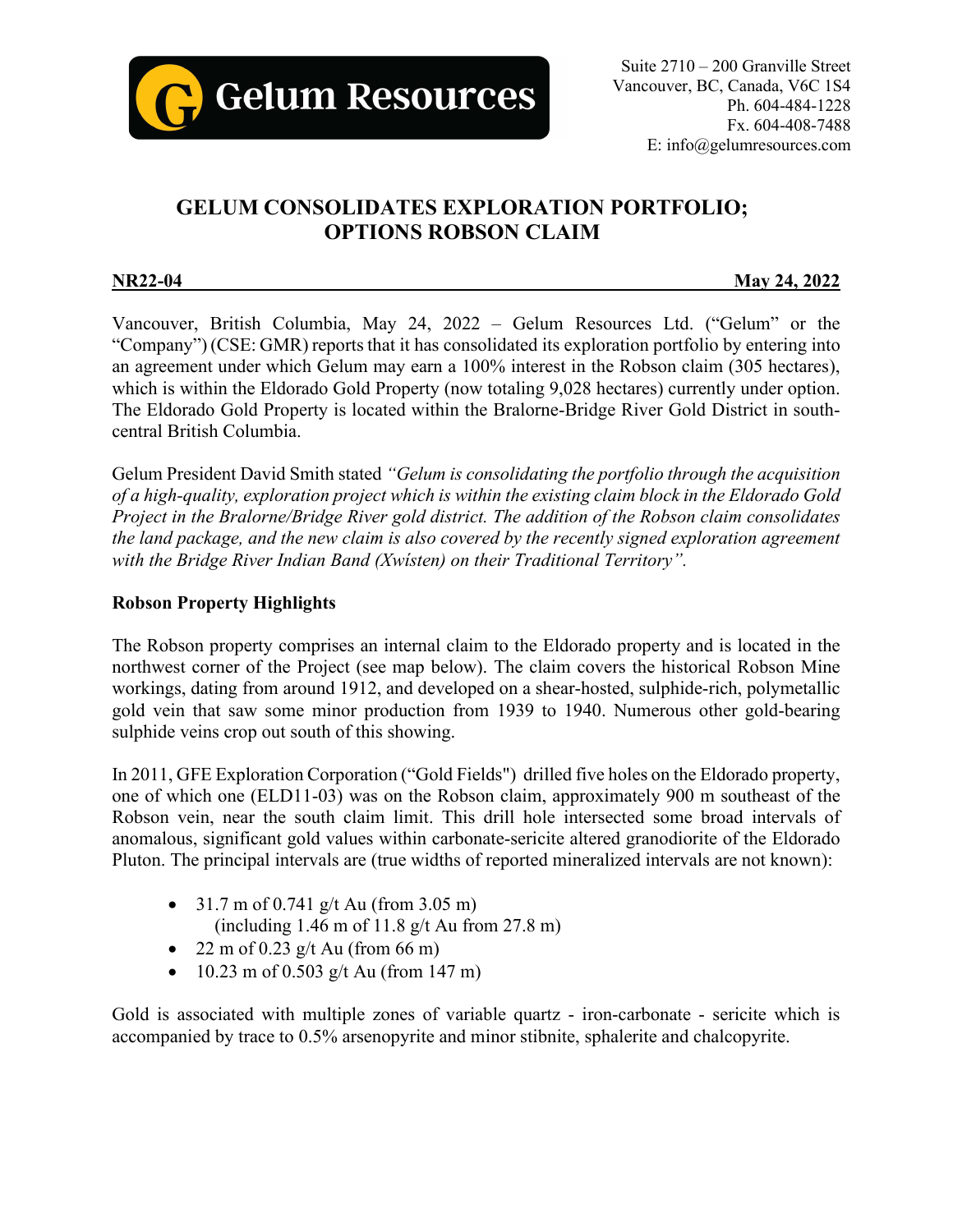

*Location and claim configuration of the Eldorado Property, South Chilcotin, B.C.*

## **Eldorado Project Details**

The Eldorado Gold Project is located 22 kilometres north of the Bralorne mine, and 17 kilometres North of the community of Gold Bridge. The 9028 hectare property covers multiple polymetallic Minfile listings and two past-producing, small-scale mines that form the northern extent of the Bridge River-Bralorne/Pioneer orogenic gold system. It is underlain by the same rock units and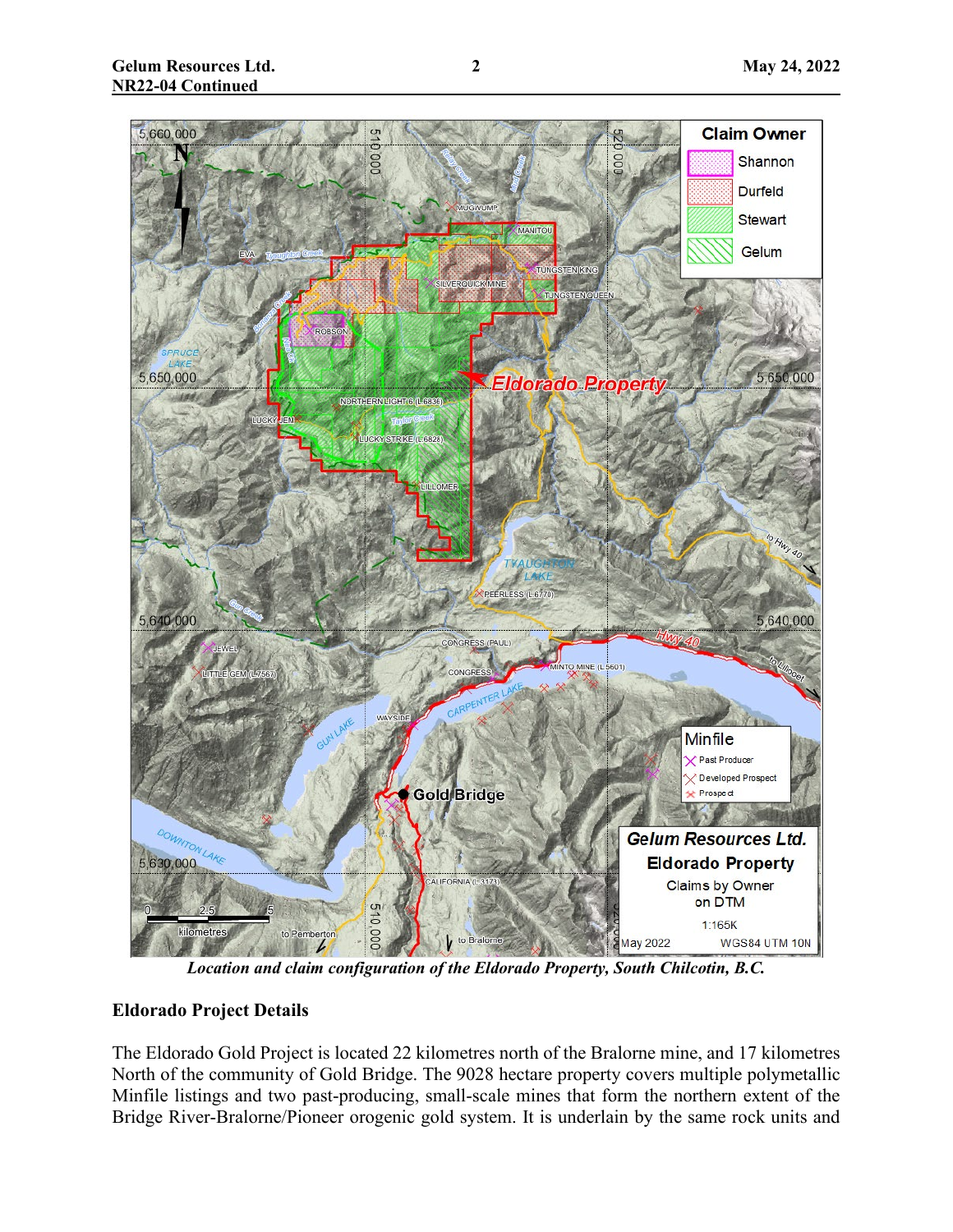lies along one of the main faults tied to mineralization within the system. Gold occurs in polymetallic sulphide veins and vein stockwork within broad quartz-carbonate alteration within the Eldorado granodiorite stock and surrounding volcanic, sedimentary, and serpentinized ultramafic rocks. These units are complexly juxtaposed along numerous faults associated with regional-scale structures linked to gold mineralization in the region. For detailed maps and project photos, please download the presentations at [https://gelumresources.com/projects/eldorado](https://gelumresources.com/projects/eldorado-project/)[project/.](https://gelumresources.com/projects/eldorado-project/)

#### **Option Agreement Details**

In consideration of the granting of the Option and to maintain the Option, Gelum shall during the option period issue to the Optionors an aggregate of CAD \$1,000,000 cash and issue 3,000,000 shares over the life of the Option.

| <b>Date</b>           | <b>Terms</b> |    | Cash        | <b>Shares</b> |
|-----------------------|--------------|----|-------------|---------------|
| <b>Effective Date</b> | Mandatory    | \$ | 50,000      | 300,000       |
| First anniversary     | Optional     |    | 50,000      | 300,000       |
| Second anniversary    | Optional     |    | 150,000     | 600,000       |
| Third anniversary     | Optional     |    | 250,000     | 600,000       |
| Fourth anniversary    | Optional     |    | 500,000     | 1,200,000     |
| Total                 |              |    | \$1,000,000 | 3,000,000     |

Gelum also agrees to carry out work on the Property and file such work as assessment as follows:

- (a) (Committed) \$50,000 of work on or before May 31, 2023; The committed work program will include the preparation of a geology outcrop map of the entire Property at a 1:2500 scale. As part of the same mapping program, geochemical sampling is to be carried out on any vein and breccia discoveries on the Property.
- (b) (Optional, but mandatory in order for the Optionee to continue its right to exercise the Option) \$50,000 of work on or before May 31, 2024;
- (c) (Optional, but mandatory in order for the Optionee to continue its right to exercise the Option) \$50,000 of work on or before May 31, 2025; and
- (d) (Optional, but mandatory in order for the Optionee to continue its right to exercise the Option) \$50,000 of work on or before May 31, 2026

On completion of the Option obligations in full Gelum will issue a NSR royalty on the property in favour of the Optionor. The NSR royalty will be for 3% and will have a buy down right whereby Gelum can reduce the NSR to 2% by payment of \$1,333,000.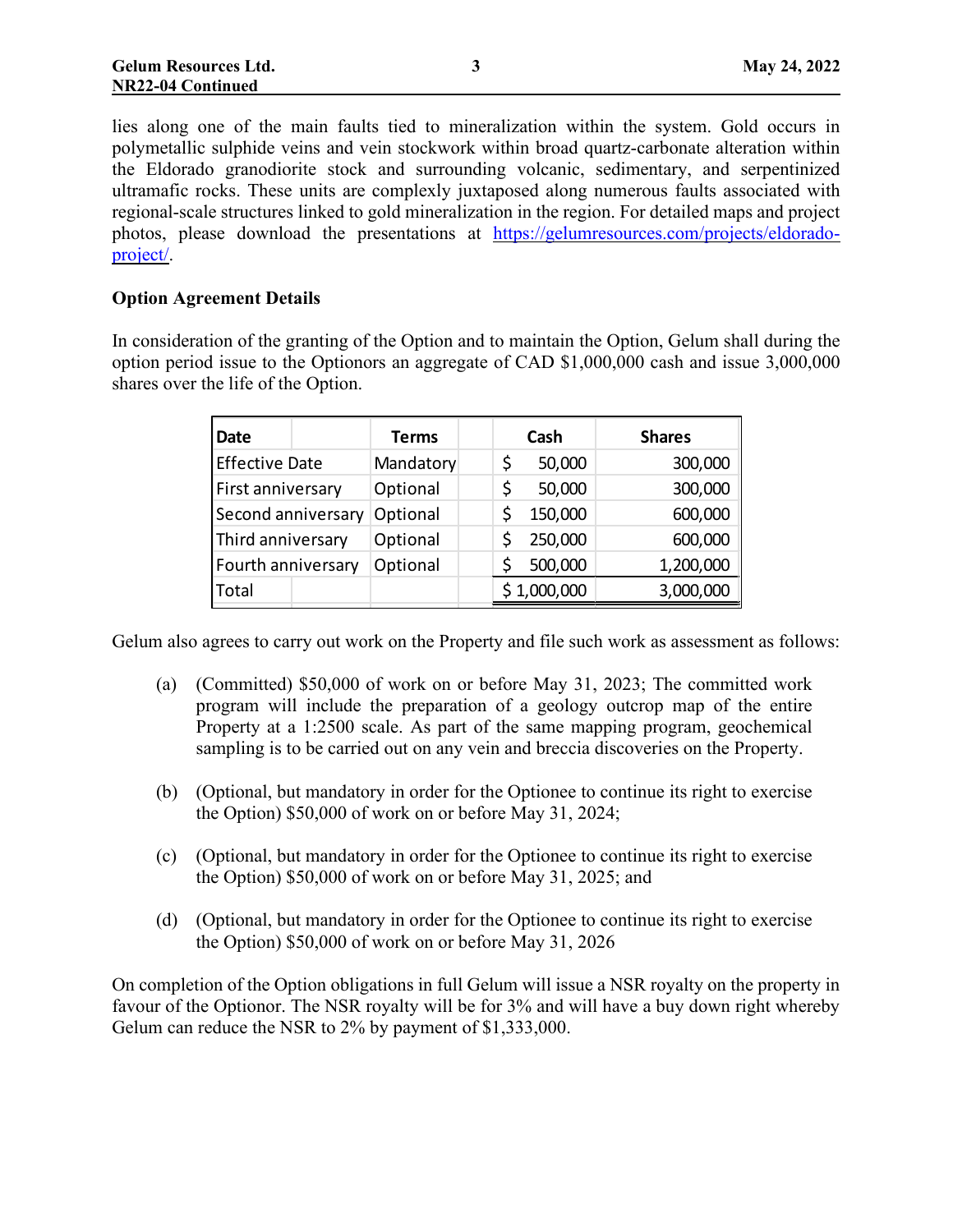#### **Qualified Person**

John Drobe, P.Geo., a qualified person as defined by NI 43-101, has reviewed the scientific and technical information that forms the basis for this news release and has approved the disclosure herein. Mr. Drobe is not independent of the Company as he is a consultant of the Company.

#### **About Gelum Resources Ltd.**

Gelum Resources is a Company led by seasoned management and advisors in the mining and financial sectors. The Company currently has two objectives under management. The first is to define a multi-million oz. economic gold deposit in the Bralorne-Bridge River gold district located some 190 kilometres north of Vancouver and 74 km northwest of the town of Lillooet, B.C. This objective is made possible through the Company's acquisition of 26 mineral claims with a total area of 9028 hectares located in the Bralorne-Bridge River Gold District, which was host to one of the highest-grade, longest-producing mines in British Columbia. Management is proud to have developed an excellent working relationship with the Bridge River Indian Band (Xwísten) the project is within the traditional territory within the St'at'imc territory (Traditional Territory) in which Xwísten and its members assert, hold and exercise constitutionally protected Aboriginal Title and Rights ("Indigenous Title and Rights").

The second objective is to discover an alkalic porphyry and related skarn deposit within a prolific B.C. porphyry belt in the Interior Plateau region. The recently acquired ML property is accessible by 90% paved roads via Williams Lake, and the remainder by all-season dirt roads and secondary logging roads. The low to moderate relief allows year-round access and work. Airborne geophysics comprising magnetics and radiometrics was completed in early spring of 2022.

For further information about the Company and its exploration portfolio, please refer to Gelum Resources Corporate Presentation:

[https://gelumresources.com/site/assets/files/5717/gelum\\_resources\\_deck\\_-\\_winter2022-03.pdf](https://gelumresources.com/site/assets/files/5717/gelum_resources_deck_-_winter2022-03.pdf)

#### **On Behalf of the Board of Directors**

*David Smith, President*

**For further information about Gelum, please contact:**

David Smith, President Email: [dsmith@gelumresources.com](mailto:dsmith@gelumresources.com) Phone: 604 484-1228 Cell : 778-834-1141

*Neither the CSE nor its Regulation Services Provider (as that term is defined in the policies of the CSE-Canadian Securities Exchange) accepts responsibility for the adequacy or accuracy of this release.*